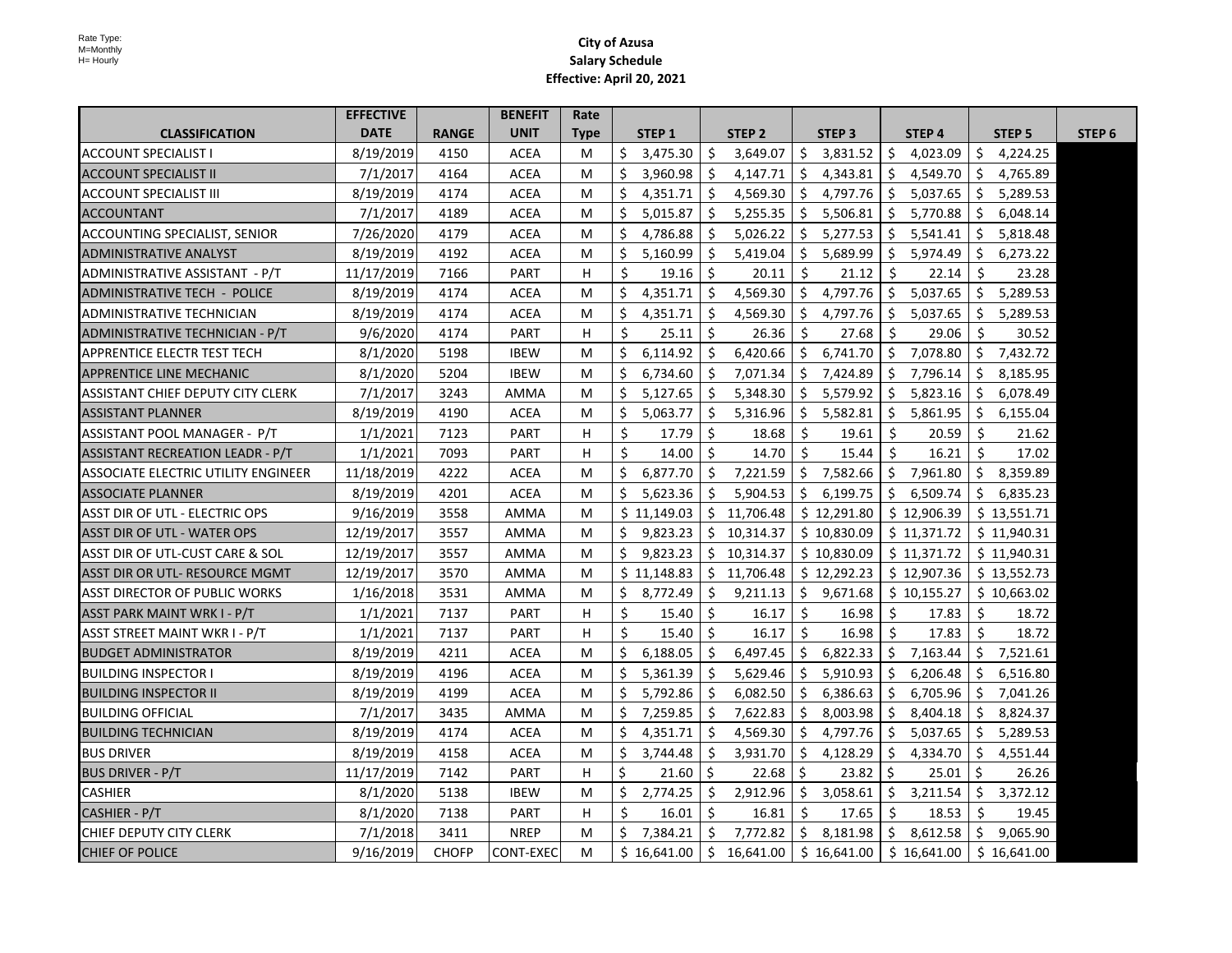| <b>CITY CLERK</b>                        | 7/1/1999   | 1102          | <b>ELECT</b>     | М | \$<br>3,090.26   | -\$                 | 3,090.26    | \$      | 3,090.26    | \$      | 3,090.26    | \$  | 3,090.26    |
|------------------------------------------|------------|---------------|------------------|---|------------------|---------------------|-------------|---------|-------------|---------|-------------|-----|-------------|
| <b>CITY MANAGER</b>                      | 3/31/2018  | <b>CMGR</b>   | <b>CONT-EXEC</b> | м | \$17,833.34      | Ŝ.                  | 17,833.34   |         | \$17,833.34 |         | \$17,833.34 |     | \$17,833.34 |
| <b>CITY TREASURER</b>                    | 7/1/1999   | 1103          | <b>ELECT</b>     | м | \$<br>2,626.91   | -\$                 | 2,626.91    | \$      | 2,626.91    | \$      | 2,626.91    | \$  | 2,626.91    |
| <b>COMMUNITY IMPROVEMENT INSPECTR</b>    | 8/19/2019  | 4171          | ACEA             | м | \$<br>4,301.78   | Ŝ.                  | 4,516.87    | \$      | 4,742.71    | Ŝ.      | 4,979.85    | \$  | 5,228.84    |
| COMMUNITY IMPROVEMENT MGR                | 7/1/2017   | 3370          | AMMA             | м | \$<br>6,588.72   | Ŝ.                  | 6,918.15    | Ŝ.      | 7,264.07    | Ŝ.      | 7,627.29    | \$  | 8,008.64    |
| COMMUNITY RESOURCE SPEC P/T              | 11/17/2019 | 7142          | PART             | н | $\zeta$<br>21.60 | -\$                 | 22.68       | Ŝ.      | 23.82       | \$      | 25.01       | Ŝ.  | 26.26       |
| COMMUNITY RESOURCE SPECIALIST            | 8/19/2019  | 4158          | ACEA             | М | \$<br>3,744.48   | $\ddot{\mathsf{S}}$ | 3,931.70    | \$      | 4,128.29    | \$      | 4,334.70    | \$  | 4,551.44    |
| COMMUNITY SERVICE OFFICER - ADMIN        | 8/19/2019  | 9164          | CAPP             | м | \$<br>4,048.76   | Ŝ.                  | 4,251.20    | \$      | 4,463.76    | S.      | 4,686.95    | \$  | 4,921.29    |
| <b>COMMUNITY SERVICE OFFICER - FIELD</b> | 8/19/2019  | 9170          | CAPP             | М | \$<br>4,251.20   | \$                  | 4,463.76    | \$      | 4,686.95    | S.      | 4,921.30    | \$  | 5,167.36    |
| <b>COUNCILMEMBER</b>                     | 7/1/1999   | 1101          | <b>COUNCIL</b>   | М | Ś.<br>400.00     | Ŝ.                  | 400.00      | Ŝ.      | 400.00      | Ŝ.      | 400.00      | Ŝ.  | 400.00      |
| <b>COURT LIAISON OFFICR</b>              | 8/9/2017   | 9192          | <b>NREP</b>      | м | \$<br>5,328.75   | Ŝ.                  | 5,595.19    | Ŝ.      | 5,874.95    | S.      | 6,168.69    | \$  | 6,477.13    |
| <b>CUST CARE OPERATIONS SUPERVSR</b>     | 8/1/2020   | 5203          | <b>IBEW</b>      | м | \$<br>6,342.99   | Ŝ.                  | 6,660.13    | \$      | 6,993.13    | \$      | 7,342.80    | \$  | 7,709.93    |
| <b>CUSTODIAN - P/T</b>                   | 1/1/2021   | 7120          | <b>PART</b>      | H | \$<br>14.14      | -\$                 | 14.85       | \$      | 15.59       | \$      | 16.37       | \$  | 17.19       |
| <b>CUSTOMER CARE LEAD</b>                | 8/1/2020   | 5180          | <b>IBEW</b>      | M | \$<br>5,115.01   | $\zeta$             | 5,370.76    | \$      | 5,639.29    | \$      | 5,921.26    | \$  | 6,217.32    |
| <b>CUSTOMER SERVICE REP I</b>            | 8/1/2020   | 5154          | <b>IBEW</b>      | м | Ś.<br>3,994.62   | \$                  | 4,194.36    | \$      | 4,404.07    | \$      | 4,624.27    | \$  | 4,855.48    |
| CUSTOMER SERVICE REP I - P/T             | 8/1/2020   | 5154          | <b>PART</b>      | H | \$<br>23.05      | -Ś                  | 24.20       | Ŝ.      | 25.41       | Ŝ.      | 26.68       | Ŝ.  | 28.01       |
| <b>CUSTOMER SERVICE REP II</b>           | 8/1/2020   | 5164          | <b>IBEW</b>      | м | \$<br>4,398.39   | Ŝ.                  | 4,618.31    | \$      | 4,849.22    | Ŝ.      | 5,091.68    | \$. | 5,346.27    |
| ICUSTOMER SERVICE REP III                | 8/1/2020   | 5174          | <b>IBEW</b>      | М | \$<br>4,844.48   | Ŝ.                  | 5,086.70    | Ŝ.      | 5,341.04    | -\$     | 5,608.09    | \$. | 5,888.49    |
| DEPARTMENT INTERN - P/T                  | 1/1/2021   | 7104          | PART             | H | \$<br>14.00      | Ŝ.                  | 14.70       | Ŝ.      | 15.44       | Ŝ.      | 16.21       | Ŝ.  | 17.02       |
| <b>DEPUTY CITY CLERK I - P/T</b>         | 11/17/2019 | 7142          | PART             | H | Ś.<br>21.60      | Ŝ.                  | 22.68       | Ŝ.      | 23.82       | Ŝ.      | 25.01       | Ŝ.  | 26.26       |
| <b>DEPUTY CITY CLERK II</b>              | 8/19/2019  | 4174          | <b>ACEA</b>      | м | \$<br>4,351.71   | Ŝ.                  | 4,569.30    | Ŝ.      | 4,797.76    | Ŝ.      | 5,037.65    | Ŝ.  | 5,289.53    |
| <b>DEPUTY CITY MANAGER</b>               | 8/17/2020  | <b>DCMGR</b>  | CONT-EXEC        | M | \$13,333.33      |                     | \$13,333.33 |         | \$13,333.33 |         | \$13,333.33 |     | \$13,333.33 |
| DEVELOPMENT SERVICES ASSISTANT           | 8/19/2019  | 4174          | <b>ACEA</b>      | M | Ŝ.<br>4,351.71   | Ŝ.                  | 4,569.30    |         | \$4,797.76  |         | \$5,037.65  | \$  | 5,289.53    |
| DIRECTOR OF ADMINISTRATIVE SERVICES      | 8/20/2019  | <b>DIRFN</b>  | CONT-EXEC        | м | \$14,590.83      |                     | \$14,590.83 |         | \$14,590.83 |         | \$14,590.83 |     | \$14,590.83 |
| DIRECTOR OF ECON & COMM DEV              | 1/28/2019  | <b>ECDDIR</b> | CONT-EXEC        | М | \$13,166.67      |                     | \$13,166.67 |         | \$13,166.67 |         | \$13,166.67 |     | \$13,166.67 |
| <b>DIRECTOR OF IT &amp; LIBRARY SVCS</b> | 7/1/2016   | <b>DITLB</b>  | CONT-EXEC        | м | \$13,267.95      |                     | \$13,267.95 |         | \$13,267.95 |         | \$13,267.95 |     | \$13,267.95 |
| DIRECTOR OF PUB WORKS/CITY ENG           | 12/2/2019  | <b>PWDCE</b>  | CONT-EXEC        | м | \$13,333.33      | \$                  | 13,333.33   |         | \$13,333.33 |         | \$13,333.33 |     | \$13,333.33 |
| DIRECTOR OF RECREATION & FAM SVCS        | 1/3/2018   | <b>DREC</b>   | CONT-EXEC        | м | \$12,176.67      |                     | \$12,176.67 |         | \$12,176.67 |         | \$12,176.67 |     | \$12,176.67 |
| DIRECTOR OF UTILITIES                    | 8/13/2018  | DUTIL         | CONT-EXEC        | м | \$16,568.33      | S.                  | 16,568.33   |         | \$16,568.33 |         | \$16,568.33 |     | \$16,568.33 |
| ECONOMIC DEVELOPMENT SPECIALIST          | 8/19/2019  | 4190          | ACEA             | м | Ś.<br>5,063.77   | S.                  | 5,316.96    |         | \$5,582.81  | \$      | 5,861.95    | Ŝ.  | 6,155.04    |
| ELECTRIC CREW SUPERVISOR                 | 8/1/2020   | 5228          | <b>IBEW</b>      | М | \$<br>9,496.18   | S.                  | 9,970.99    |         | \$10,469.54 |         | \$10,993.02 |     | \$11,542.67 |
| ELECTRIC DISTRIBUTION SUPERVISOR         | 8/1/2020   | 5243          | <b>IBEW</b>      | м | \$10,398.32      | S.                  | 10,918.24   |         | \$11,464.15 |         | \$12,037.35 |     | \$12,639.22 |
| <b>ELECTRIC TROUBLESHOOTER</b>           | 8/1/2020   | 5256          | <b>IBEW</b>      | м | \$<br>8,632.89   | Ŝ.                  | 9,064.54    | Ŝ.      | 9,517.76    | -\$     | 9,993.65    |     | \$10,493.34 |
| ELECTRICAL ENGINEER                      | 7/1/2017   | 3448          | AMMA             | м | Ŝ.<br>7,532.91   | -\$                 | 7,909.54    | Ŝ.      | 8,305.03    | -\$     | 8,720.28    | \$. | 9,156.28    |
| ELECTRICAL TEST TECHNICIAN               | 8/1/2020   | 5213          | <b>IBEW</b>      | М | \$<br>7,077.57   | Ŝ.                  | 7,431.45    | Ŝ.      | 7,803.02    | \$      | 8,193.19    | \$  | 8,602.83    |
| <b>EMERGENCY SERVICES COORDINATOR</b>    | 4/19/2021  | 3306          | <b>NREP</b>      | м | \$<br>5,450.62   | -\$                 | 5,729.88    | \$      | 6,131.93    | \$      | 6,472.61    | \$  | 6,813.26    |
| <b>ENGINEERING ASSISTANT</b>             | 8/19/2019  | 4186          | <b>ACEA</b>      | м | \$<br>4,875.00   | -\$                 | 5,118.75    | \$      | 5,374.69    | \$      | 5,643.42    | \$  | 5,925.59    |
| <b>ENGINEERING ASSOCIATE</b>             | 8/19/2019  | 4222          | <b>ACEA</b>      | M | \$<br>6,877.70   | $\zeta$             | 7,221.59    | $\zeta$ | 7,582.66    | $\zeta$ | 7,961.80    | \$  | 8,359.89    |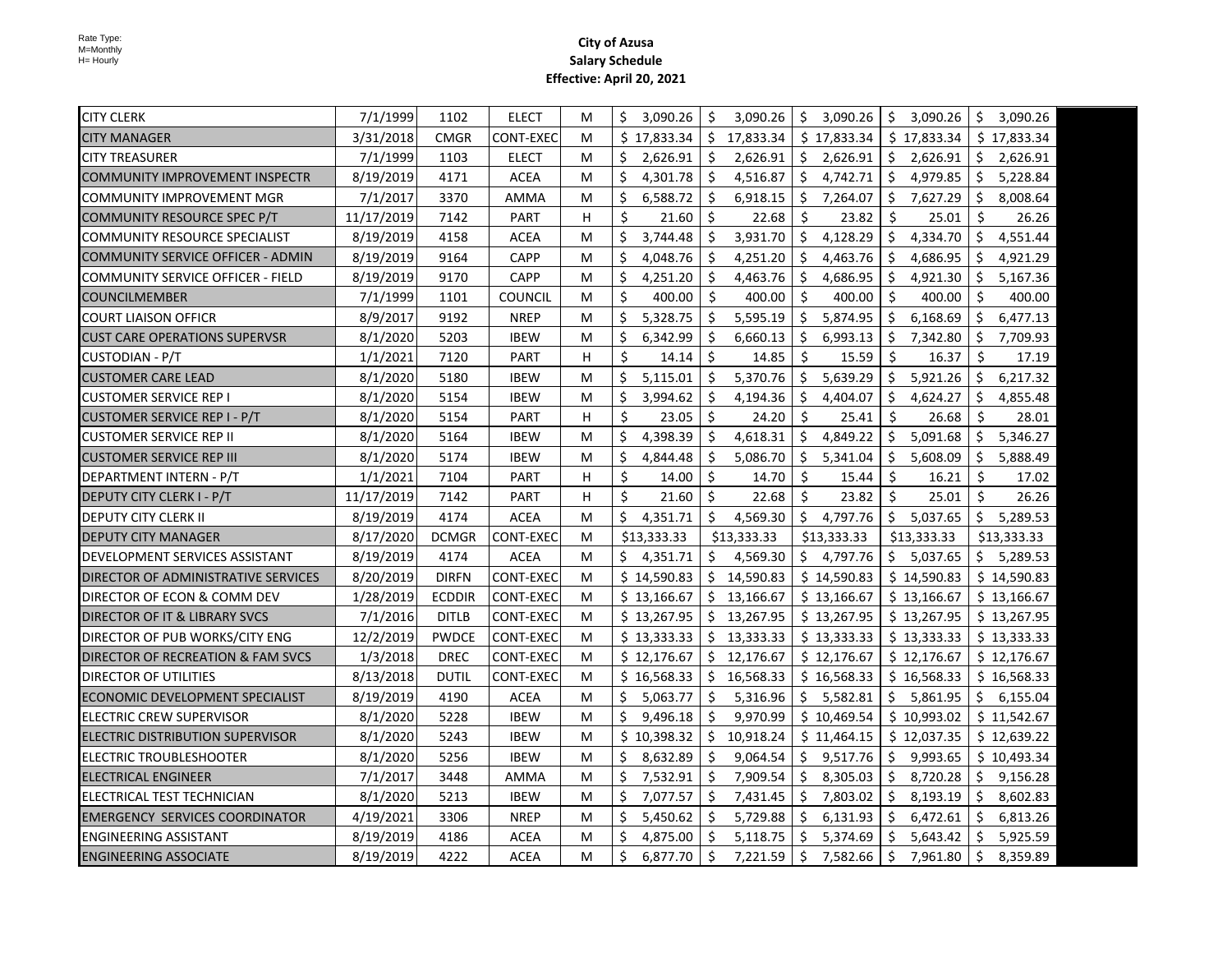| <b>ENGINEERING TECHNICIAN</b>            | 8/19/2019  | 4165 | ACEA        | М | \$ | 3,998.31   | \$ | 4,198.23 | Ŝ.  | 4,408.14 | Ŝ.                  | 4,628.54    | \$ | 4,859.97    |
|------------------------------------------|------------|------|-------------|---|----|------------|----|----------|-----|----------|---------------------|-------------|----|-------------|
| <b>ENVIRONMENTAL PROGRAMS MANAGER</b>    | 8/19/2019  | 3213 | AMMA        | M | \$ | 7,340.28   | \$ | 7,708.03 | Ŝ.  | 8,093.18 | Ŝ.                  | 8,498.35    | \$ | 8,923.28    |
| <b>ENVIRONMENTAL PROGRAMS SPECIALIST</b> | 8/19/2019  | 3204 | AMMA        | М | \$ | 6,481.21   | \$ | 6,804.85 | \$  | 7,144.62 | $\ddot{\mathsf{S}}$ | 7,500.61    | \$ | 7,874.24    |
| IEXEC ASSISTANT ADMIN SVCS DEPT          | 7/26/2020  | 4179 | <b>NREP</b> | м | \$ | 4,786.88   | Ŝ. | 5,026.22 | Ŝ.  | 5,277.53 | Ŝ.                  | 5,541.41    | Ŝ. | 5,818.48    |
| EXEC ASSISTANT TO THE CITY MGR           | 8/11/2017  | 4187 | <b>NREP</b> | М | Ś. | 4,980.71   | \$ | 5,229.75 | \$  | 5,491.23 | -\$                 | 5,765.79    | \$ | 6,054.08    |
| FACILITIES MAINTENANCE FOREMAN           | 6/18/2019  | 8184 | SEIU        | M | Ś  | 4,931.88   | Ŝ. | 5,178.47 | Ŝ.  | 5,437.40 | Ŝ.                  | 5,709.27    | Ŝ. | 5,994.73    |
| <b>FAMILY SERVICES MANAGER</b>           | 8/17/2020  | 3365 | AMMA        | М |    | \$6,450.85 | \$ | 6,773.39 | Ŝ.  | 7,112.06 | -\$                 | 7,467.66    | \$ | 7,841.04    |
| FIELD SERVICE REPRESENTATIVE             | 8/1/2020   | 5184 | <b>IBEW</b> | M | \$ | 5,337.24   | \$ | 5,604.11 | Ŝ.  | 5,884.31 | -\$                 | 6,178.52    | Ŝ. | 6,487.45    |
| <b>FIELD SERVICE SUPERVISOR</b>          | 8/1/2020   | 5194 | <b>IBEW</b> | M | Ś. | 5,881.60   | Ŝ. | 6,175.68 | Ŝ.  | 6,484.48 | Ŝ.                  | 6,808.69    | Ŝ. | 7,149.13    |
| FINANCE MANAGER                          | 5/18/2020  | 3213 | AMMA        | M | Ś. | 7,340.28   | Ŝ. | 7,708.03 | Ŝ.  | 8,093.18 | -Ś                  | 8,498.35    | Ś. | 8,923.28    |
| HOME DELIVERED MEAL ASST - P/T           | 1/1/2021   | 7093 | <b>PART</b> | H | \$ | 14.00      | Ś. | 14.70    | Ŝ.  | 15.44    | Ŝ.                  | 16.21       | Ŝ. | 17.02       |
| HOME DELIVERED MEAL MGR - P/T            | 1/1/2021   | 7119 | PART        | H | \$ | 15.40      | Ś. | 16.17    | Ś.  | 16.98    | Ŝ.                  | 17.83       | \$ | 18.72       |
| HUMAN RESOURCES MANAGER                  | 8/20/2019  | 3213 | <b>NREP</b> | M | \$ | 7,340.28   | \$ | 7,708.03 | Ŝ.  | 8,093.18 | Ŝ.                  | 8,498.35    | \$ | 8,923.28    |
| HUMAN RESOURCES/RISK MGT ANALYST         | 8/12/2017  | 4192 | <b>NREP</b> | M | \$ | 5,160.99   | \$ | 5,419.04 | Ŝ.  | 5,689.99 | Ŝ.                  | 5,974.49    | \$ | 6,273.22    |
| HUMAN RESOURCES SPECIALIST I             | 12/27/2020 | 4174 | <b>NREP</b> | M | \$ | 4,351.71   | \$ | 4,569.30 | Ŝ.  | 4,797.76 | Ŝ.                  | 5,037.65    | Ŝ. | 5,289.53    |
| IHUMAN RESOURCES SPECIALIST II           | 12/27/2020 | 4179 | <b>NREP</b> | М | \$ | 4,786.88   | Ŝ. | 5,026.22 | Ŝ.  | 5,277.54 | Ŝ.                  | 5,541.41    | Ś. | 5,818.48    |
| INFO TECH SYS & NETWORK MGR              | 3/11/2018  | 3531 | AMMA        | М | \$ | 8,772.49   | \$ | 9,211.13 | \$  | 9,671.68 |                     | \$10,155.27 |    | \$10,663.02 |
| <b>INFORMATION TECH ANALYST</b>          | 8/19/2019  | 4188 | <b>ACEA</b> | М | \$ | 5,000.91   | Ŝ. | 5,250.96 | Ŝ.  | 5,513.50 | Ŝ.                  | 5,789.18    | Ŝ. | 6,078.64    |
| <b>INFORMATION TECH ANALYST P/T</b>      | 11/17/2019 | 4188 | <b>PART</b> | н | \$ | 28.85      | Ś. | 30.29    | Ŝ.  | 31.81    | Ś.                  | 33.40       | Ŝ. | 35.07       |
| <b>INSTRUCTOR GUARD - P/T</b>            | 1/1/2021   | 7109 | <b>PART</b> | н | \$ | 15.40      | Ś. | 16.17    | Ś.  | 16.98    | Ŝ.                  | 17.83       | Ś. | 18.72       |
| JAIL, FLEET & FACILITIES COORD           | 8/19/2019  | 9164 | <b>NREP</b> | M | \$ | 4,048.76   | Ś. | 4,251.20 | Ŝ.  | 4,463.76 | Ŝ.                  | 4,686.95    | Ś. | 4,921.29    |
| JUNIOR ACCOUNTANT                        | 7/26/2020  | 4179 | <b>ACEA</b> | М | \$ | 4,786.88   | Ś. | 5,026.22 | Ŝ.  | 5,277.53 | Ŝ.                  | 5,541.41    | Ś. | 5,818.48    |
| LIBRARIAN                                | 7/26/2020  | 4175 | <b>ACEA</b> | M | \$ | 5,026.22   | \$ | 5,277.53 | Ś.  | 5,541.41 | Ŝ.                  | 5,818.48    | \$ | 6,109.40    |
| LIBRARIAN - P/T                          | 7/26/2020  | 4175 | <b>PART</b> | H | \$ | 29.00      | \$ | 30.45    | \$  | 31.97    | \$                  | 33.57       | \$ | 35.25       |
| LIBRARY AIDE - P/T                       | 1/1/2021   | 7105 | <b>PART</b> | н | \$ | 14.70      | Ś. | 15.44    | Ś.  | 16.21    | Ŝ.                  | 17.02       | Ś. | 17.87       |
| LIBRARY ASSISTANT III                    | 8/19/2019  | 4150 | <b>ACEA</b> | М | \$ | 3,475.30   | \$ | 3,649.07 | \$  | 3,831.52 | Ŝ.                  | 4,023.09    | \$ | 4,224.25    |
| LIBRARY BOOKMOBILE DRIVER - P/T          | 1/1/2021   | 7116 | <b>PART</b> | H | \$ | 16.17      | Ś. | 16.98    | Ś.  | 17.83    | -Ś                  | 18.72       | \$ | 19.65       |
| LIBRARY CIRCULATION SUPERVISOR           | 8/19/2019  | 4166 | <b>ACEA</b> | М | \$ | 4,052.40   | \$ | 4,255.02 | \$  | 4,467.78 | \$                  | 4,691.17    | \$ | 4,925.72    |
| LIBRARY PAGE - P/T                       | 1/1/2021   | 7099 | <b>PART</b> | H | \$ | 14.00      | \$ | 14.70    | Ŝ.  | 15.44    | \$                  | 16.21       | \$ | 17.02       |
| LIBRARY SERVICES MANAGER                 | 10/7/2019  | 3348 | AMMA        | M | \$ | 6,634.12   | \$ | 6,965.83 | \$  | 7,314.12 | S.                  | 7,679.83    | \$ | 8,063.82    |
| LIFEGUARD - P/T                          | 1/1/2021   | 7105 | <b>PART</b> | H | \$ | 14.00      | Ŝ. | 14.70    | Ŝ.  | 15.44    | $\mathsf{\hat{S}}$  | 16.21       | Ś. | 17.02       |
| LINE MECHANIC                            | 8/1/2020   | 5218 | <b>IBEW</b> | М | \$ | 7,720.37   | Ś. | 8,106.39 | \$  | 8,511.71 | S.                  | 8,937.30    | Ŝ. | 9,384.15    |
| LIT SRV & ADLT ED COORD                  | 8/19/2019  | 4321 | <b>ACEA</b> | М | \$ | 4,392.98   | \$ | 4,612.66 | \$. | 4,843.26 | Ŝ.                  | 5,085.42    | \$ | 5,339.69    |
| LIT SRV & ADLT ED COORD - P/T            | 11/17/2019 | 4321 | <b>PART</b> | н | \$ | 25.34      | \$ | 26.61    | Ŝ.  | 27.94    | \$                  | 29.34       | Ś. | 30.81       |
| LITERACY PROGRAM ASSISTANT               | 8/19/2019  | 4320 | <b>ACEA</b> | М | \$ | 2,888.88   | \$ | 3,033.32 | \$  | 3,184.99 | S.                  | 3,344.25    | \$ | 3,511.47    |
| LITERACY PROGRAM ASST - P/T              | 11/17/2019 | 4320 | <b>PART</b> | н | \$ | 16.67      | Ś. | 17.50    | Ŝ.  | 18.37    | $\ddot{\mathsf{S}}$ | 19.29       | Ŝ. | 20.26       |
| <b>MANAGEMENT ANALYST</b>                | 8/15/2017  | 3295 | <b>NREP</b> | М | \$ | 4,955.10   | \$ | 5,264.80 | \$  | 5,574.48 | Ŝ.                  | 5,884.17    | \$ | 6,193.89    |
| MANAGEMENT INTERN - P/T                  | 1/1/2021   | 7108 | PART        | н | \$ | 15.97      | \$ | 16.77    | \$  | 17.61    | $\ddot{\mathsf{S}}$ | 18.49       | Ŝ. | 19.41       |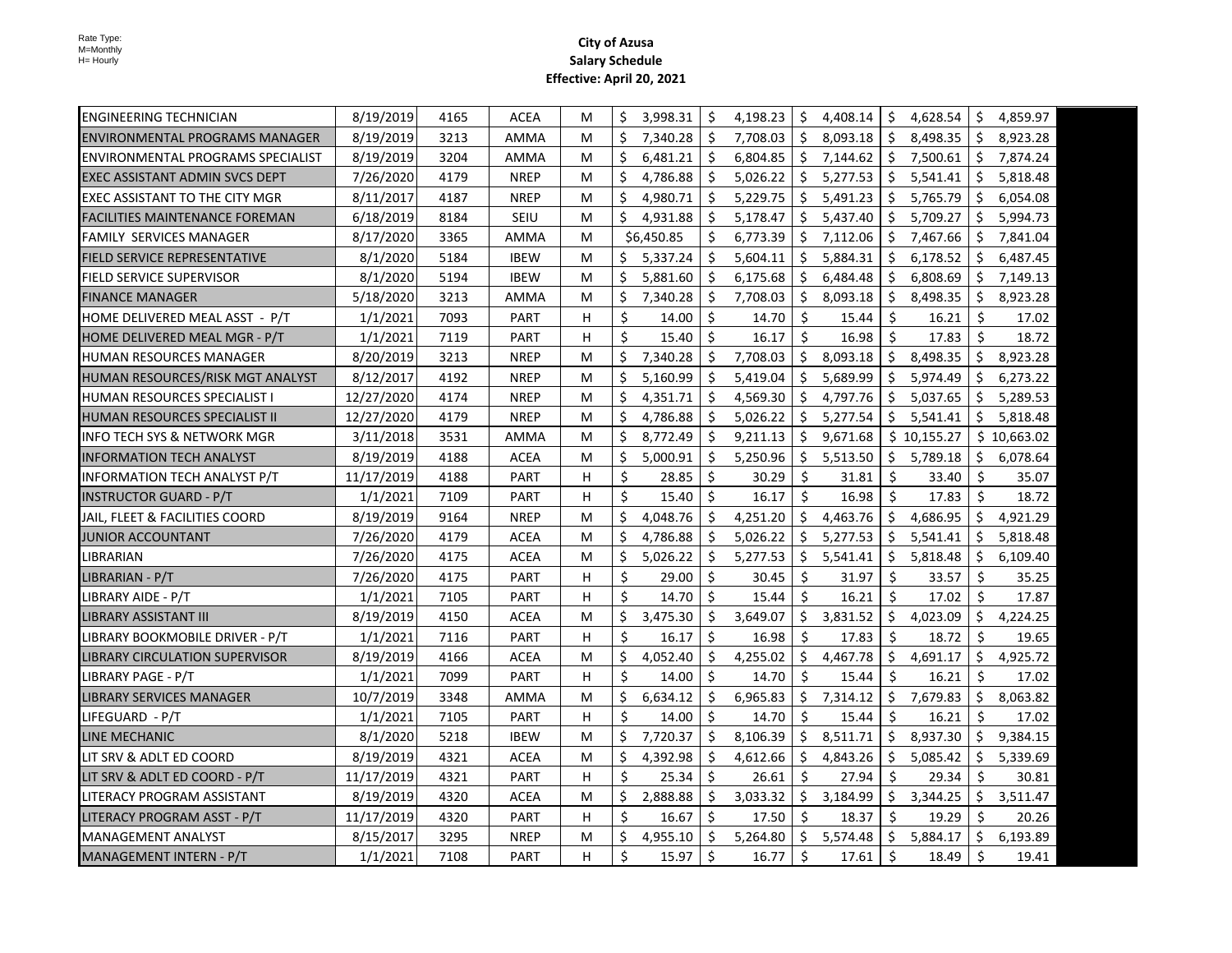| <b>MAYOR</b>                            | 7/1/1999   | 1101  | <b>COUNCIL</b> | М | \$ | 400.00      | \$ | 400.00      | Ŝ.                  | 400.00      | \$  | 400.00      | \$  | 400.00      |             |
|-----------------------------------------|------------|-------|----------------|---|----|-------------|----|-------------|---------------------|-------------|-----|-------------|-----|-------------|-------------|
| <b>METER READER</b>                     | 8/1/2020   | 5179  | <b>IBEW</b>    | м | \$ | 5.084.77    | Ŝ. | 5,399.01    | Ŝ.                  | 5,605.96    | \$  | 5,886.26    | \$  | 6,180.58    |             |
| METER READER - P/T                      | 8/1/2020   | 5179  | PART           | H | \$ | 29.34       | Ŝ. | 30.80       | Ŝ.                  | 32.34       | Ŝ.  | 33.96       | \$  | 35.66       |             |
| NEIGHBORHOOD SVCS COORDINATOR           | 7/1/2017   | 3210  | AMMA           | M | Ś. | 5,841.62    | Ŝ. | 6,133.20    | Ŝ.                  | 6,440.95    | \$  | 6,762.13    | \$  | 7,099.42    |             |
| OFC SP I/WTR DRGHT TECH - P/T           | 11/17/2019 | 4133  | PART           | H | Ŝ. | 17.13       | Ŝ. | 17.99       | \$                  | 18.89       | Ŝ.  | 19.83       | Ŝ   | 20.82       |             |
| <b>OFFICE SPECIALIST I</b>              | 8/19/2019  | 4133  | ACEA           | М | \$ | 2,969.56    | \$ | 3,118.04    | \$                  | 3,273.94    | \$  | 3,437.64    | \$  | 3,609.52    |             |
| OFFICE SPECIALIST I - P/T               | 11/17/2019 | 4133  | PART           | H | \$ | 17.13       | Ŝ. | 17.99       | Ŝ.                  | 18.89       | Ŝ.  | 19.83       | Ŝ.  | 20.82       |             |
| <b>OFFICE SPECIALIST II</b>             | 8/19/2019  | 4143  | <b>ACEA</b>    | М | Ŝ. | 3,256.62    | Ŝ. | 3,419.45    | Ŝ.                  | 3,590.42    | \$  | 3,769.94    | \$  | 3,958.44    |             |
| OFFICE SPECIALIST II - P/T              | 11/17/2019 | 4143  | <b>PART</b>    | М | Ŝ. | 18.79       | Ŝ. | 19.73       | Ŝ.                  | 20.71       | Ŝ.  | 21.75       | Ŝ.  | 22.84       |             |
| PARK AMBASSADOR - P/T                   | 1/1/2021   | 7113  | PART           | M | Ś. | 14.00       | Ŝ. | 14.70       | Ŝ.                  | 15.44       | Ŝ.  | 16.21       | Ŝ.  | 17.02       |             |
| PARK MAINT CREW SUPERVISOR              | 7/26/2020  | 8205  | SEIU           | М | \$ | 4,783.37    | \$ | 5,022.54    | \$                  | 5,273.67    | \$  | 5,537.35    | \$  | 5,814.22    |             |
| <b>PARK MAINT SUPERVISOR</b>            | 7/26/2020  | 8206  | SEIU           | М | \$ | 5,361.39    | \$ | 5,629.46    | \$                  | 5,910.93    | \$  | 6,206.48    | \$  | 6,516.80    |             |
| PARK MAINT WORKER I                     | 7/26/2020  | 8207  | SEIU           | M | \$ | 3,573.73    | \$ | 3,752.42    | \$                  | 3,940.04    | \$  | 4,137.04    | \$  | 4,343.89    |             |
| <b>PARK MAINT WORKER II</b>             | 7/26/2020  | 8208  | SEIU           | M | Ś. | 3,923.98    | Ŝ. | 4,120.18    | Ŝ.                  | 4,326.19    | \$  | 4,542.50    | \$  | 4,769.62    |             |
| PARK MAINT WORKER III                   | 7/26/2020  | 8209  | SEIU           | М | \$ | 4,351.71    | \$ | 4,569.30    | Ŝ.                  | 4,797.76    | \$  | 5,037.65    | \$  | 5,289.53    |             |
| PAYROLL SPECIALIST                      | 2/18/2020  | 4174  | ACEA           | М | \$ | 4,351.71    | \$ | 4,569.30    | \$                  | 4,797.76    | \$  | 5,037.65    | \$  | 5,289.53    |             |
| PLANNING MANAGER                        | 10/1/2018  | 3436  | AMMA           | М | \$ | 7,622.84    | \$ | 8,003.98    | \$                  | 8,404.18    | \$  | 8,824.37    | \$  | 9,265.59    |             |
| PLANNING TECHNICIAN                     | 8/19/2019  | 4165  | <b>ACEA</b>    | Μ | \$ | 3,998.31    | \$ | 4,198.23    | \$                  | 4,408.14    | \$  | 4,628.54    | \$  | 4,859.97    |             |
| POLICE ADMINISTRATIVE SVC MGR/COR       | 2/18/2020  | 3412  | AMMA           | М | Ŝ. | 8,204.39    | Ŝ. | 8,614.61    | Ŝ.                  | 9,045.34    | Ŝ.  | 9,497.61    | Ŝ.  | 9,972.49    |             |
| POLICE AIDE - P/T                       | 1/1/2021   | 7080  | PART           | H | Ś. | 14.11       | Ŝ. | 14.81       | Ŝ.                  | 15.55       | Ŝ.  | 16.33       | Ŝ.  | 17.14       |             |
| POLICE CAPTAIN                          | 8/19/2019  | 3482  | APEA           | M |    | \$12,155.60 |    | \$12,763.38 |                     | \$13,401.56 |     | \$14,071.63 |     | \$14,775.21 |             |
| POLICE COMMUNICATION SUPRVISOR          | 8/16/2017  | 9195  | <b>NREP</b>    | М | Ś. | 6,143.70    | Ŝ. | 6,450.85    | Ŝ.                  | 6,773.38    | Ŝ.  | 7,112.05    | Ŝ.  | 7,467.66    |             |
| POLICE DEPT INFO SYS MANAGER            | 2/26/2018  | 3345  | AMMA           | М | Ś. | 7,279.70    | Ŝ. | 7,643.67    | Ŝ.                  | 8,025.86    | \$  | 8,427.16    | Ŝ.  | 8,848.50    |             |
| <b>POLICE DISPATCHER</b>                | 8/1/2020   | 9166  | CAPP           | М | \$ | 4,396.04    | \$ | 4,615.84    | Ŝ.                  | 4,846.63    | \$  | 5,088.96    | \$  | 5,343.41    |             |
| POLICE DISPATCHER - P/T                 | 8/1/2020   | 9166  | <b>PART</b>    | H | Ŝ. | 25.36       | Ŝ. | 26.62       | Ŝ.                  | 27.96       | Ŝ.  | 29.35       | Ŝ.  | 30.82       |             |
| POLICE LIEUTENANT                       | 8/19/2019  | 3423  | APMA           | M |    | \$10,241.08 | S. | 10,753.15   |                     | \$11,290.80 |     | \$11,855.34 |     | \$12,448.11 |             |
| POLICE OFFICER                          | 8/19/2019  | 6101  | <b>APOA</b>    | М | \$ | 6,466.33    | Ŝ. | 6,791.87    |                     | \$7,134.55  |     | \$7,495.18  |     | \$7,874.78  | \$ 8,268.52 |
| POLICE OFFICER CORPORAL                 | 8/1/2020   | 6106  | <b>APOA</b>    | м | \$ | 6,959.40    | S. | 7,307.37    | \$                  | 7,672.74    | \$  | 8,056.38    | \$  | 8,459.20    | \$8,882.16  |
| POLICE OFFICER RESERVE - LEVEL I - P/T  | 11/17/2019 | 6101R | PART           | H | Ś. | 37.31       | \$ | 37.31       | $\ddot{\mathsf{S}}$ | 37.31       | Ś.  | 37.31       | \$  | 37.31       |             |
| POLICE OFFICER RESERVE - LEVEL II - P/T | 11/17/2019 | 6184R | PART           | н | Ś. | 30.46       | Ŝ. | 30.46       | Ŝ.                  | 30.46       | Ŝ.  | 30.46       | Ŝ.  | 30.46       |             |
| POLICE OFFICER TRAINEE                  | 8/19/2019  | 6184  | <b>NREP</b>    | М | Ś. | 5,279.65    | Ŝ. | 5,543.63    | Ŝ.                  | 5,820.81    | Ŝ.  | 6,111.85    | \$  | 6,417.45    |             |
| POLICE RECORDS SPECIALIST I             | 8/19/2019  | 9140  | <b>CAPP</b>    | M | Ś  | 3,228.02    | Ś  | 3,389.42    | Ŝ.                  | 3,558.89    | \$  | 3,736.84    | \$. | 3,923.68    |             |
| POLICE RECORDS SPECIALIST I - P/T       | 11/17/2019 | 7140  | PART           | H | \$ | 18.62       | Ŝ. | 19.55       | \$                  | 20.53       | \$  | 21.56       | \$  | 22.63       |             |
| POLICE RECORDS SPECIALIST II            | 8/19/2019  | 9150  | <b>CAPP</b>    | М | Ś  | 3,546.33    | \$ | 3,723.65    | \$                  | 3,909.83    | \$  | 4,105.32    | \$  | 4,310.59    |             |
| POLICE RECORDS SPECIALIST III           | 8/19/2019  | 9160  | <b>CAPP</b>    | M | \$ | 3,870.20    | \$ | 4,063.71    | \$                  | 4,266.90    | \$  | 4,480.24    | \$  | 4,704.25    |             |
| POLICE RECORDS SUPERVISOR               | 8/19/2019  | 9165  | <b>CAPP</b>    | M | \$ | 4,835.28    | \$ | 5,077.04    | Ŝ.                  | 5,330.90    | \$  | 5,597.44    | \$  | 5,877.31    |             |
| POLICE SERGEANT                         | 8/19/2019  | 3416  | APMA           | M | \$ | 8,581.43    | \$ | 9,010.51    | Ŝ.                  | 9,461.04    | \$. | 9,934.10    |     | \$10,430.80 |             |
| POLICE SERGEANT- RESERVE / P/T          | 11/17/2019 | 7175  | PART           | H | \$ | 49.51       | \$ | 51.98       | -\$                 | 54.58       | \$  | 57.31       | \$  | 60.18       |             |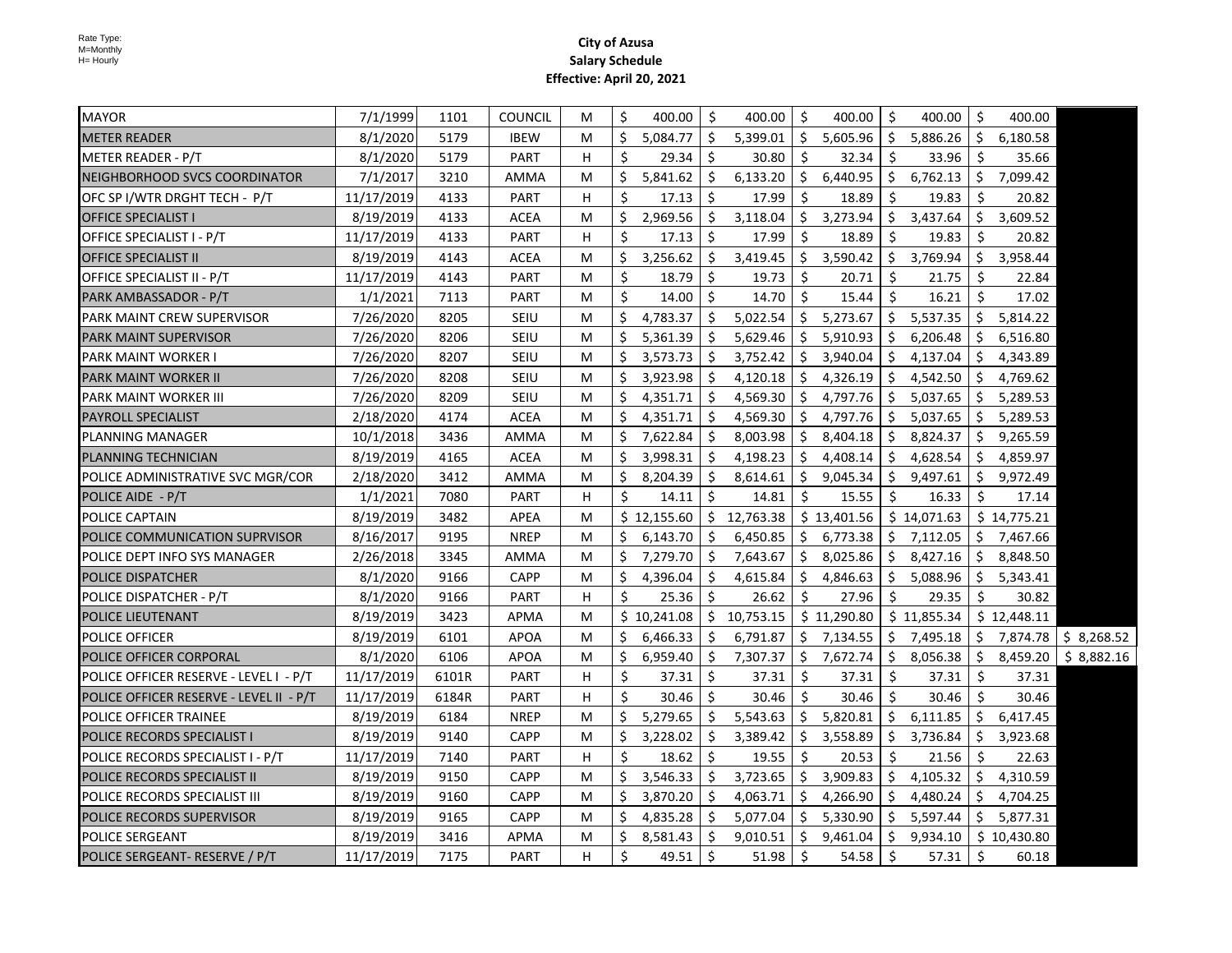| POOL MANAGER  - P/T                    | 1/1/2021   | 7143 | <b>PART</b> | H | Ŝ.      | 18.63    | Ŝ.                  | 19.57                | Ŝ.                  | 20.54      | $\ddot{\mathsf{S}}$ | 21.57       | Ŝ.  | 22.65       |
|----------------------------------------|------------|------|-------------|---|---------|----------|---------------------|----------------------|---------------------|------------|---------------------|-------------|-----|-------------|
| POWER RESOURCES SCHEDULER              | 8/19/2019  | 3430 | AMMA        | м | \$      | 7,240.31 | Ŝ.                  | $7,602.95$ $\mid$ \$ |                     | 7,983.10 S |                     | 8,382.25    | Ŝ.  | 8,801.36    |
| <b>PRINCIPAL CIVIL ENGINEER</b>        | 12/7/2021  | 3531 | AMMA        | м | \$      | 8,772.49 | \$                  | 9,211.11             | \$                  | 9,671.67   |                     | \$10,155.25 |     | \$10,663.01 |
| PROP, EVID & CRIME SCENE TECH          | 8/18/2017  | 9191 | <b>NREP</b> | м | \$      | 5,160.99 | \$                  | 5,419.04             | Ŝ.                  | 5,689.99   | \$                  | 5,974.49    | \$  | 6,273.22    |
| PUBLIC WORKS INSPECTOR                 | 6/18/2019  | 8203 | SEIU        | м | \$      | 5,302.79 | \$                  | 5,567.93             | S.                  | 5,846.33   | \$                  | 6,138.64    | \$  | 6,445.57    |
| PUBLIC WORKS PROJECT MANAGER           | 11/18/2019 | 4222 | <b>ACEA</b> | м | \$      | 6,877.70 | Ŝ.                  | 7,221.59             | Ŝ.                  | 7,582.66   | Ŝ.                  | 7,961.80    | Ŝ.  | 8,359.89    |
| PUBLIC WORKS SUPERINTENDENT            | 3/18/2019  | 3435 | AMMA        | м | \$      | 7,259.85 | \$                  | 7,622.83             | Ŝ.                  | 8,003.98   | \$                  | 8,404.18    | Ŝ.  | 8,824.37    |
| PUBLIC WORKS SUPERVISOR                | 6/18/2019  | 8204 | SEIU        | м | \$      | 5,809.52 | \$                  | 6,100.00             | Ŝ.                  | 6,405.00   | \$                  | 6,725.25    | Ŝ.  | 7,061.51    |
| PURCHASING AGENT                       | 8/1/2020   | 5187 | <b>IBEW</b> | м | \$      | 5,558.91 | Ŝ.                  | 5,836.85             | Ŝ.                  | 6,128.69   | \$                  | 6,435.13    | Ŝ.  | 6,756.88    |
| REC SUPER- PARKS OPERATIONS            | 12/19/2017 | 3365 | AMMA        | м | \$      | 6,450.85 | \$                  | 6,773.38             | Ŝ.                  | 7,112.05   | \$                  | 7,467.66    | \$  | 7,841.04    |
| <b>REC SUPER- PROGRAMS &amp; SVCS</b>  | 12/19/2017 | 3365 | AMMA        | М | \$      | 6,450.85 | \$                  | 6,773.38             | \$                  | 7,112.05   | \$                  | 7,467.66    | -\$ | 7,841.04    |
| RECEPTIONIST - P/T                     | 11/17/2019 | 4143 | <b>PART</b> | H | \$      | 18.79    | Ŝ.                  | 19.73                | \$                  | 20.71      | \$                  | 21.75       | \$  | 22.84       |
| RECREATION AIDE - P/T                  | 1/1/2021   | 7063 | PART        | H | \$      | 14.00    | Ŝ.                  | 14.70                | Ŝ.                  | 15.44      | $\ddot{\mathsf{S}}$ | 16.21       | Ŝ.  | 17.02       |
| RECREATION COORDINATOR                 | 8/19/2019  | 4151 | <b>ACEA</b> | М | \$      | 3,553.80 | \$                  | 3,731.50             | Ŝ.                  | 3,918.08   | \$                  | 4,113.98    | \$  | 4,319.68    |
| <b>RECREATION COORDINATOR - P/T</b>    | 11/17/2019 | 7141 | <b>PART</b> | н | \$      | 20.50    | \$                  | 21.53                | Ŝ.                  | 22.60      | \$                  | 23.73       | \$  | 24.92       |
| <b>RECREATION LEADER - P/T</b>         | 1/1/2021   | 7112 | <b>PART</b> | н | \$      | 14.70    | Ś.                  | 15.44                | Ŝ.                  | 16.21      | Ŝ.                  | 17.02       | \$  | 17.87       |
| <b>RECREATION SUPERVISOR</b>           | 8/19/2019  | 4197 | <b>ACEA</b> | м | \$      | 5,363.38 | Ŝ.                  | 5,631.56             | Ŝ.                  | 5,913.16   | Ŝ.                  | 6,208.82    | Ŝ.  | 6,519.26    |
| <b>SENIOR ACCOUNTANT</b>               | 8/19/2019  | 4211 | <b>ACEA</b> | м | Ś.      | 6,188.05 | Ŝ.                  | 6,497.45             | Ŝ.                  | 6,822.33   | Ŝ.                  | 7,163.44    | Ŝ.  | 7,521.61    |
| SENIOR ADMINISTRATIVE TECHNICIAN       | 7/26/2020  | 4179 | <b>ACEA</b> | м | Ŝ.      | 4,786.88 | Ŝ.                  | 5,026.22             | Ŝ.                  | 5,277.53   | Ŝ.                  | 5,541.41    | Ś.  | 5,818.48    |
| SENIOR COMMUNITY IMPROVM'T INSP        | 8/19/2019  | 4172 | <b>ACEA</b> | М | Ŝ.      | 5,177.93 | Ŝ.                  | 5,436.83             | Ŝ.                  | 5,708.67   | Ŝ.                  | 5,994.10    | Ŝ.  | 6,293.81    |
| SENIOR ELECTRIC TEST TECHNCIAN         | 8/1/2020   | 5223 | <b>IBEW</b> | м | \$      | 7,803.38 | Ŝ.                  | 8,193.53             | Ŝ.                  | 8,603.23   | Ŝ.                  | 9,033.39    | Ŝ.  | 9,485.05    |
| <b>SENIOR ELECTRICAL ENGINEER</b>      | 7/1/2017   | 3515 | AMMA        | м | \$      | 8,706.57 | Ŝ.                  | 9,141.91             | Ŝ.                  | 9,598.99   |                     | \$10,078.92 |     | \$10,582.89 |
| ISENIOR INFO TECH ANALYST              | 8/19/2019  | 4214 | <b>ACEA</b> | м | \$      | 6,217.25 | \$                  | 6,528.11             | Ŝ.                  | 6,854.52   | \$                  | 7,197.24    | \$  | 7,557.11    |
| SENIOR INSTRUCTOR GUARD - P/T          | 1/1/2021   | 7110 | PART        | н | \$      | 16.94    | \$                  | 17.79                | \$                  | 18.68      | Ŝ.                  | 19.61       | \$  | 20.59       |
| SENIOR LIBRARIAN TECH SVCS             | 7/26/2020  | 4185 | <b>ACEA</b> | м | \$      | 5,528.84 | \$                  | 5,805.28             | \$                  | 6,095.55   | Ŝ.                  | 6,400.32    | \$. | 6,720.34    |
| <b>SENIOR LIBRARIAN YOUTH SERVICES</b> | 7/26/2020  | 4185 | <b>ACEA</b> | м | \$      | 5,528.84 | \$                  | 5,805.28             | Ŝ.                  | 6,095.55   | Ŝ.                  | 6,400.32    | \$. | 6,720.34    |
| <b>SENIOR MGMT ANALYST</b>             | 7/1/2017   | 3306 | AMMA        | м | \$      | 5,450.62 | \$                  | 5,729.88             | Ŝ.                  | 6,131.93   | \$                  | 6,472.61    | S.  | 6,813.26    |
| SENIOR MGMT ANALYST - CMO              | 8/19/2017  | 3306 | <b>NREP</b> | М | \$      | 5,450.62 | \$                  | 5,729.88             | Ŝ.                  | 6,131.93   | -\$                 | 6,472.61    | S.  | 6,813.26    |
| <b>SENIOR OFFICE SPECIALIST</b>        | 8/19/2019  | 4158 | <b>ACEA</b> | М | \$      | 3,744.48 | Ŝ.                  | 3,931.70             | -\$                 | 4,128.29   | Ŝ.                  | 4,334.70    | Ŝ.  | 4,551.44    |
| SENIOR OFFICE SPECIALIST - P/T         | 11/17/2019 | 4158 | PART        | H | Ŝ.      | 21.60    | Ŝ.                  | 22.68                | Ŝ.                  | 23.82      | Ŝ.                  | 25.01       | Ŝ.  | 26.26       |
| SENIOR PAYROLL SPECIALIST              | 7/26/2020  | 4179 | <b>ACEA</b> | м | Ŝ.      | 4,786.88 | Ŝ.                  | 5,026.22             | Ŝ.                  | 5,277.53   | Ŝ.                  | 5,541.41    | Ŝ.  | 5,818.48    |
| <b>SENIOR PLANNER</b>                  | 8/19/2019  | 4207 | ACEA        | М | \$      | 6,149.30 | Ŝ.                  | 6,456.77             | Ŝ.                  | 6,779.61   | Ŝ.                  | 7,118.59    | \$  | 7,474.52    |
| SENIOR POWER RESOURCES COORD           | 12/19/2017 | 3450 | AMMA        | м | \$      | 7,602.32 | S.                  | 7,982.44             | Ŝ.                  | 8,381.56   | \$                  | 8,800.64    | \$. | 9,240.99    |
| SENIOR POWER RESOURCES PLANNER         | 12/19/2017 | 3460 | AMMA        | м | \$      | 8,534.32 | \$                  | 8,961.05             | Ŝ.                  | 9,409.10   | \$                  | 9,879.18    |     | \$10,373.14 |
| <b>SENIOR RECREATION LEADER</b>        | 10/19/2020 | 4180 | <b>ACEA</b> | м | \$      | 2,775.07 | \$                  | 2,913.82             | \$                  | 3,059.51   | \$                  | 3,212.49    | \$  | 3,373.11    |
| SENIOR RECREATION LEADER - P/T         | 11/17/2019 | 7148 | <b>PART</b> | м | \$      | 16.01    | Ŝ.                  | 16.81                | $\ddot{\mathsf{S}}$ | 17.65      | \$                  | 18.53       | \$  | 19.46       |
| SENIOR WATER SYSTEM ENGINEER           | 7/1/2020   | 3515 | AMMA        | м | \$      | 8,706.57 | \$                  | 9,141.91             | Ŝ.                  | 9,598.99   |                     | \$10,078.92 |     | \$10,582.89 |
| SITE MANAGER - P/T                     | 1/1/2021   | 7118 | <b>PART</b> | H | $\zeta$ | 15.44    | $\ddot{\mathsf{S}}$ | 16.21                | $\ddot{\mathsf{S}}$ | 17.02      | \$                  | 17.87       | \$  | 18.76       |
|                                        |            |      |             |   |         |          |                     |                      |                     |            |                     |             |     |             |